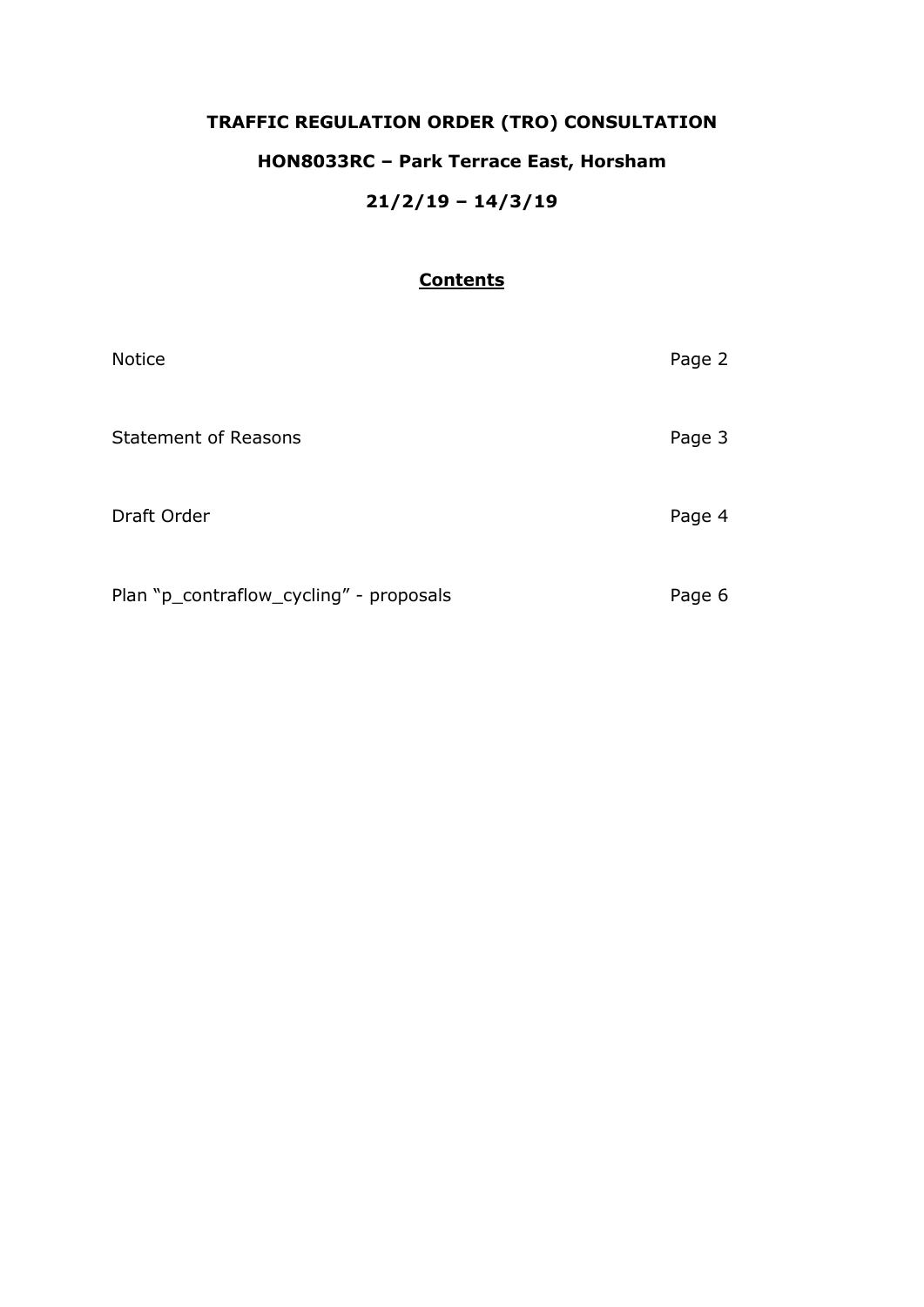#### **WEST SUSSEX COUNTY COUNCIL (HORSHAM: PARK TERRACE EAST) (ONE-WAY TRAFFIC) ORDER 2019**

**NOTICE** is hereby given that West Sussex County Council propose to make a permanent Order under the provisions of the Road Traffic Regulation Act 1984, the effect of which will be to permit pedal cyclists to travel southwards on Park Terrace East between Burnham Place and Queen Street

Full details of the proposals in this Notice can be viewed on our website [www.westsussex.gov.uk/tro.](http://www.westsussex.gov.uk/tro) The website includes a response form for comments or objections.

The documents may be inspected at West Sussex County Council, County Hall, Chichester during normal office hours, and at the Horsham Public Library, Lower Tanbridge Way, Horsham during normal library opening hours.

Any objections or comments about these proposals must be received by 14 March 2019. These may be sent via the response form on the website, in writing to: TRO Team, West Sussex County Council, The Grange, Tower Street, Chichester, PO19 1RH; or by e-mail to: [tro.team@westsussex.gov.uk.](mailto:tro.team@westsussex.gov.uk) Library staff will NOT be in a position to answer questions on the proposal and all correspondence should be addressed to the undersigned, quoting the reference TRO/HON8033/RC. Only correspondence including a full name and address will be considered.

Dated this  $21^{ST}$  February 2019

 Director of Law & Assurance County Hall Chichester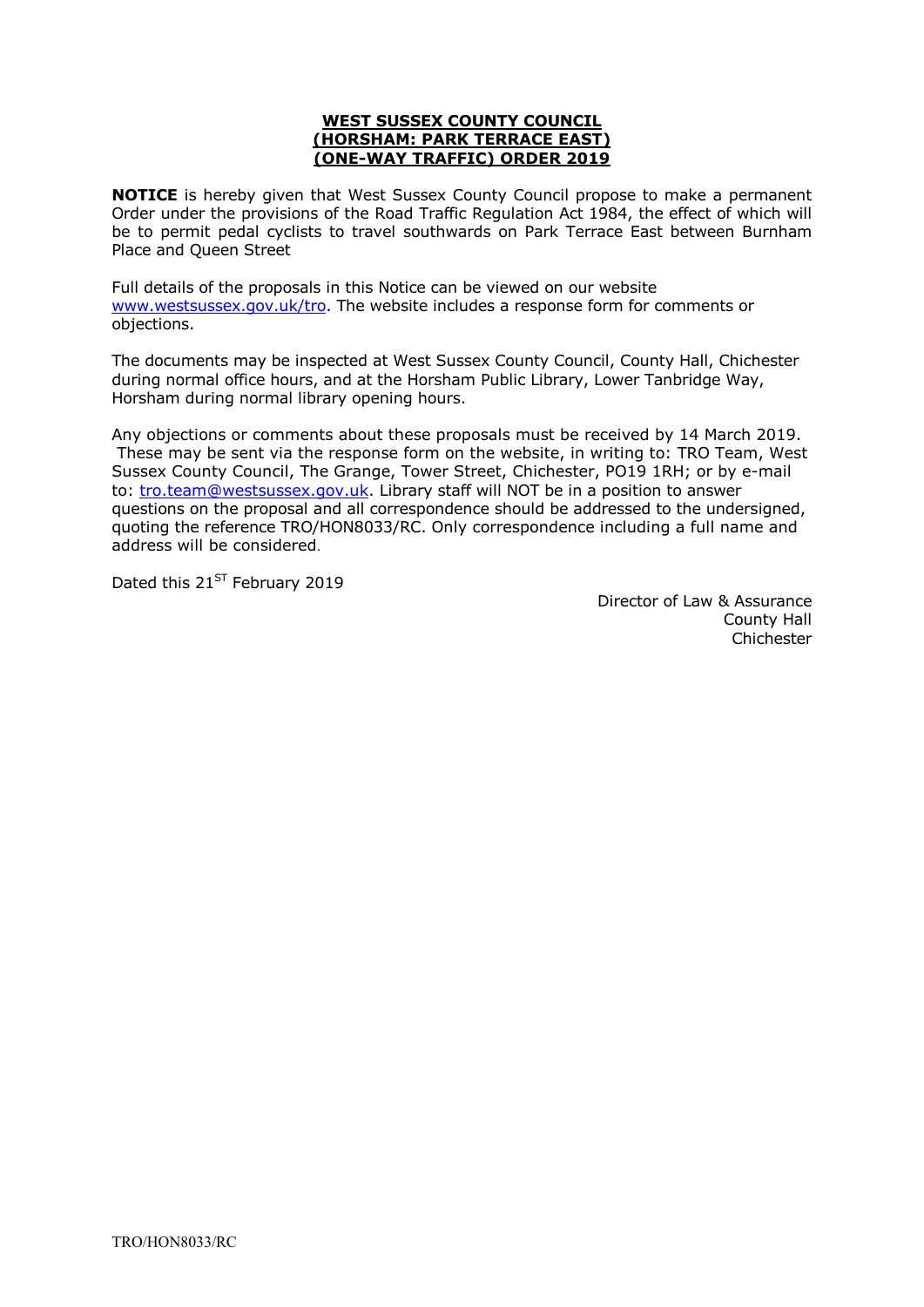# **WEST SUSSEX COUNTY COUNCIL (HORSHAM: PARK TERRACE EAST) (ONE-WAY TRAFFIC) ORDER 2019**

# **STATEMENT OF REASONS FOR PROPOSING TO MAKE THE ORDER**

The County Council in exercise of their powers under the Road Traffic Regulation Act 1984, propose to introduce a permanent Order the effect of which will be to permit pedal cyclists to travel southwards on Park Terrace East between Burnham Place and Queen Street

Improvements to cycling routes in Horsham Town Centre are being promoted by West Sussex County Council as part of the programme of Local Transport Improvements.

The measures are intended to give cyclists more route options and to enable them to choose quieter, less trafficked, routes. This aims to help promote cycling, with the corresponding benefits for reducing motor traffic and road congestion, improving air quality and personal health and fitness.

The proposal will amend the existing one-way Traffic Regulation Order to permit cycling against the flow of traffic in Park Terrace East.

It is considered that permitting contra-flow cycling on this road will provide an alternative route for cyclists from using the narrow section of New Street (where there has been cyclist injury). The new exit for cyclists from Park Terrace East has adequate visibility and the adjacent controlled crossing on East Street/Brighton Road will create gaps in the traffic to assist cyclists exiting the side road.

This Order is proposed so as to facilitate the passage on the road or any other road of any class of traffic (including pedestrians).

Plan HON8033 proposed contra-flow cycling 24.01.2019 shows the length of road, which is the subject of the proposed Order.

Director of Law & Assurance County Hall Chichester

February 2019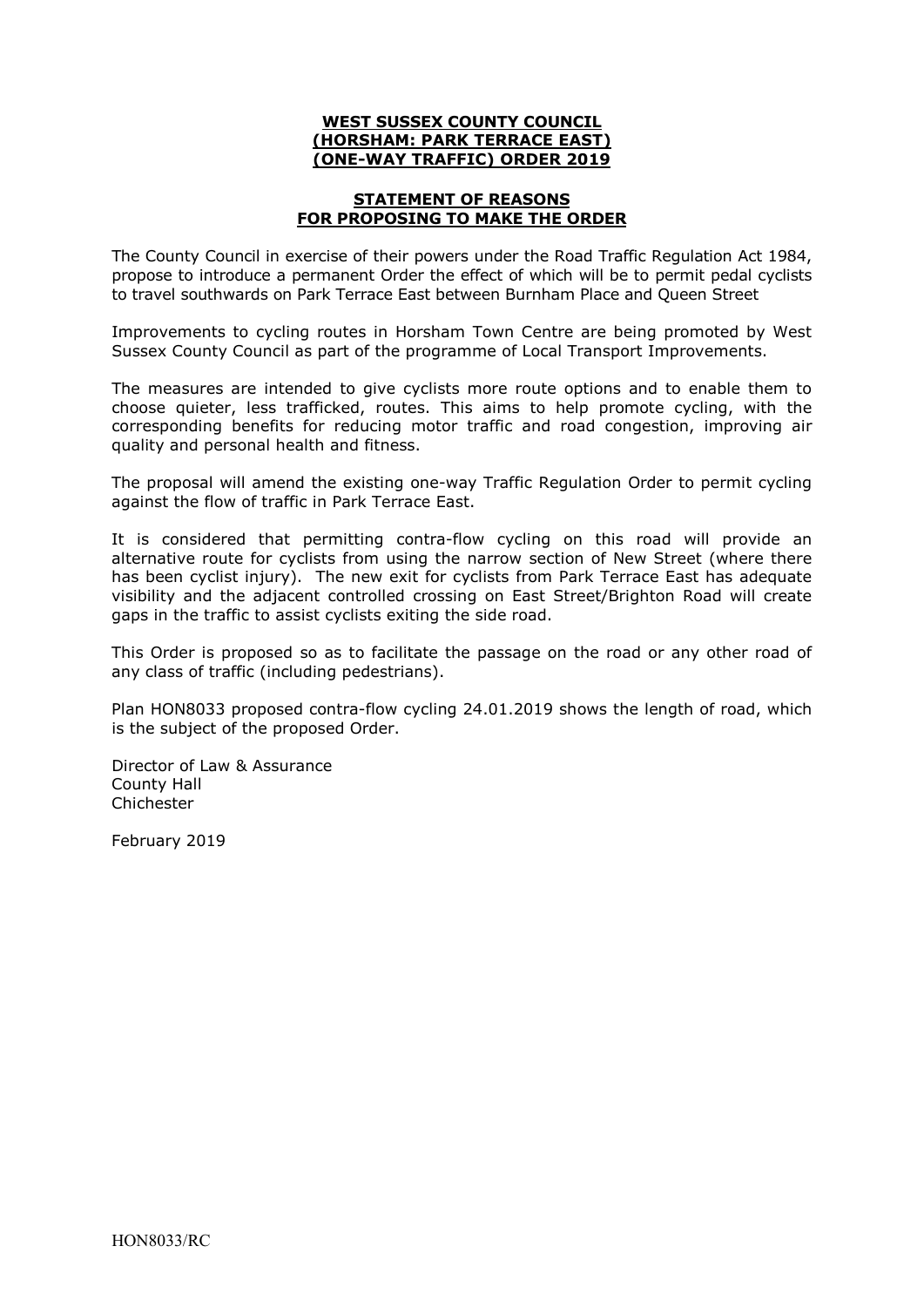# **WEST SUSSEX COUNTY COUNCIL (HORSHAM: PARK TERRACE EAST) (ONE-WAY TRAFFIC) ORDER 2019**

West Sussex County Council in exercise of their powers under Sections 1 (1) 2 (1) and (2) and 4 (1) of the Road Traffic Regulation Act 1984 ("the Act") as amended and of all other enabling powers and after consultation with the chief officer of police in accordance with Part III of Schedule 9 to the Act hereby make the following Order:-

# **PART I GENERAL**

# **Commencement and Citation**

- 1. This Order shall come into operation on the X day of X 2019 and may be cited as "West Sussex County Council (Horsham: Park Terrace East) (One-Way Traffic) Order 2019."
- 2. The Order specified in the First Schedule to this Order is hereby revoked.

# **Interpretation**

3. (1) In this Order:-

"Council" means either/both District Council or/and County Council;

"County Council" means West Sussex County Council;

"District Council" means Horsham District Council;

"pedal cycle" means a bicycle, tricycle or cycle having four or more wheels not being in any case a motor cycle;

"vehicle" has the same meaning as that assigned to "motor vehicle" in section 136(1) of the Act.

(2) Except where otherwise stated any reference in this Order to a numbered Article or Schedule is a reference to the Article or Schedule bearing that number in this Order.

#### **PART II ONE-WAY TRAFFIC PROVISIONS**

- 4. Save as provided in Articles 5, and 6 no person shall cause or permit any vehicle or pedal cycle to proceed in the length of road specified in the Second Schedule to this Order in a direction other than that specified in relation to that length of road at any time.
- 5. Nothing in Article 4 shall apply to a pedal cycle proceeding in either direction in Park Terrace East
- 6. Nothing in Article 4 of this Order shall apply in respect of a vehicle being used:-
	- (a) for ambulance, fire brigade or police purposes in the event of an emergency; or
	- (b) with the permission or upon the direction of a police constable in uniform; or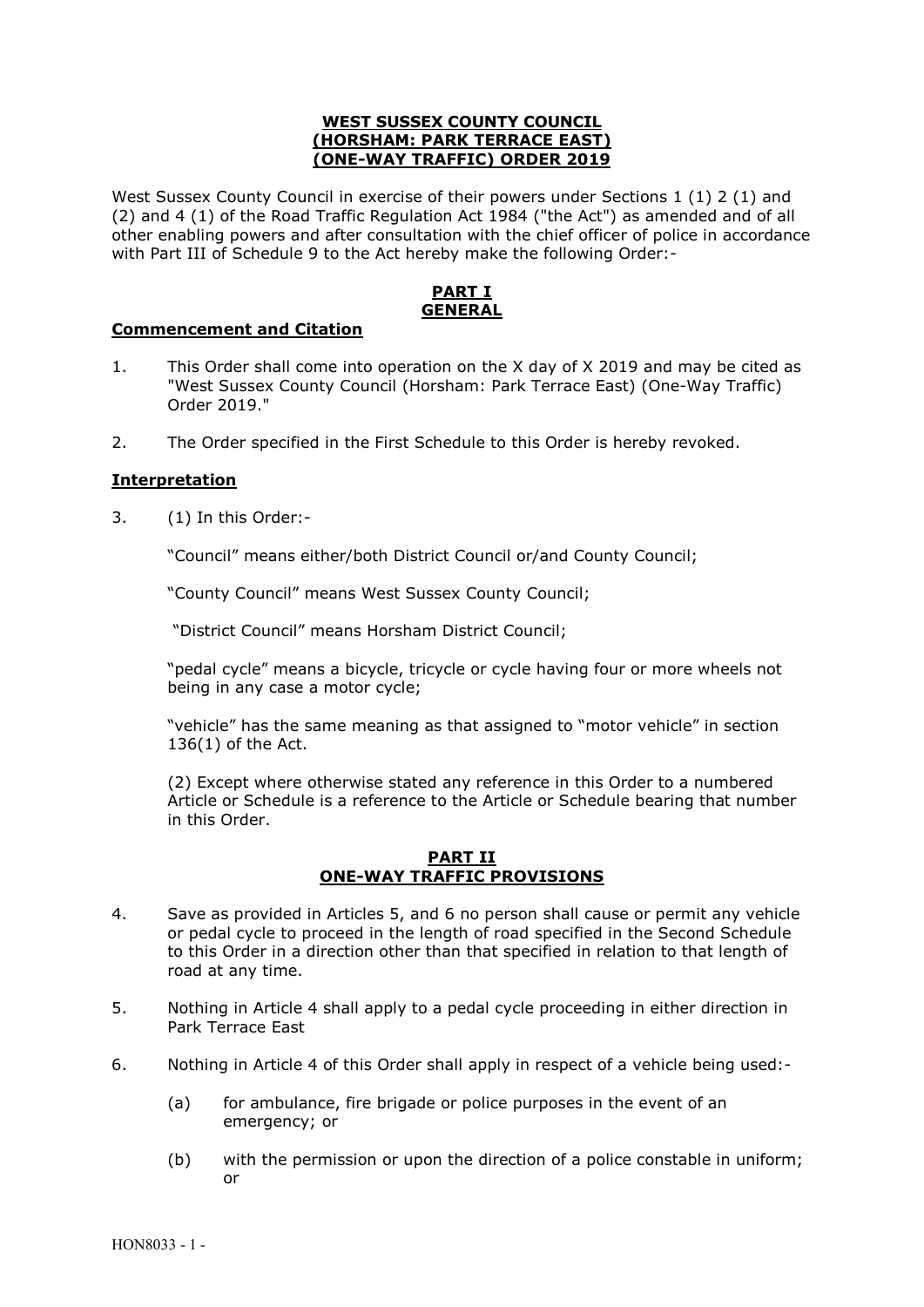- (c) (with the prior permission of the Council) in connection with the laying, erection, inspection, maintenance, alteration, repair, renewal on or near the said roads of any sewer pipe conduit wire cable or other apparatus for the supply of gas water electricity or of any telecommunications apparatus as defined in Schedule 2 of the Telecommunications Act 1984 resulting from works or an emergency; or
- (d) in the service of a local authority in pursuance of its statutory powers or duties; or
- (e) in association with an event for which a road closure order under the Town Police Clauses Act 1847 has been made by Horsham District Council.
- 6. If it appears to the County Council essential in the interests of the expeditious, convenient and safe movement of traffic, or the provision of suitable adequate parking facilities on the highway, or for preserving or improving the amenities of the area through which any road affected by the Order runs, they may after –
	- (a) consulting with the Chief Officer of Police, and
	- (b) giving such public notice as the Secretary of State may direct,

make modifications or suspend the Order or any provision contained therein.

# **FIRST SCHEDULE Part of Order to be revoked**

# **Order Extent of revocation**

The County Council of West Sussex The entire Order (Horsham: Park Terrace East) (One Way Traffic) Order 1987

# **SECOND SCHEDULE One-way traffic**

| Length of road in Horsham                                                                                   | Direction  |
|-------------------------------------------------------------------------------------------------------------|------------|
| Park Terrace East - between Burnham Place<br>and Queen Street                                               | northwards |
| The COMMON SEAL of WEST<br>SUSSEX COUNTY COUNCIL was<br>affixed hereto the<br>day of<br>in the presence of: | )(L.S.)    |
| Authorised Signatory                                                                                        |            |